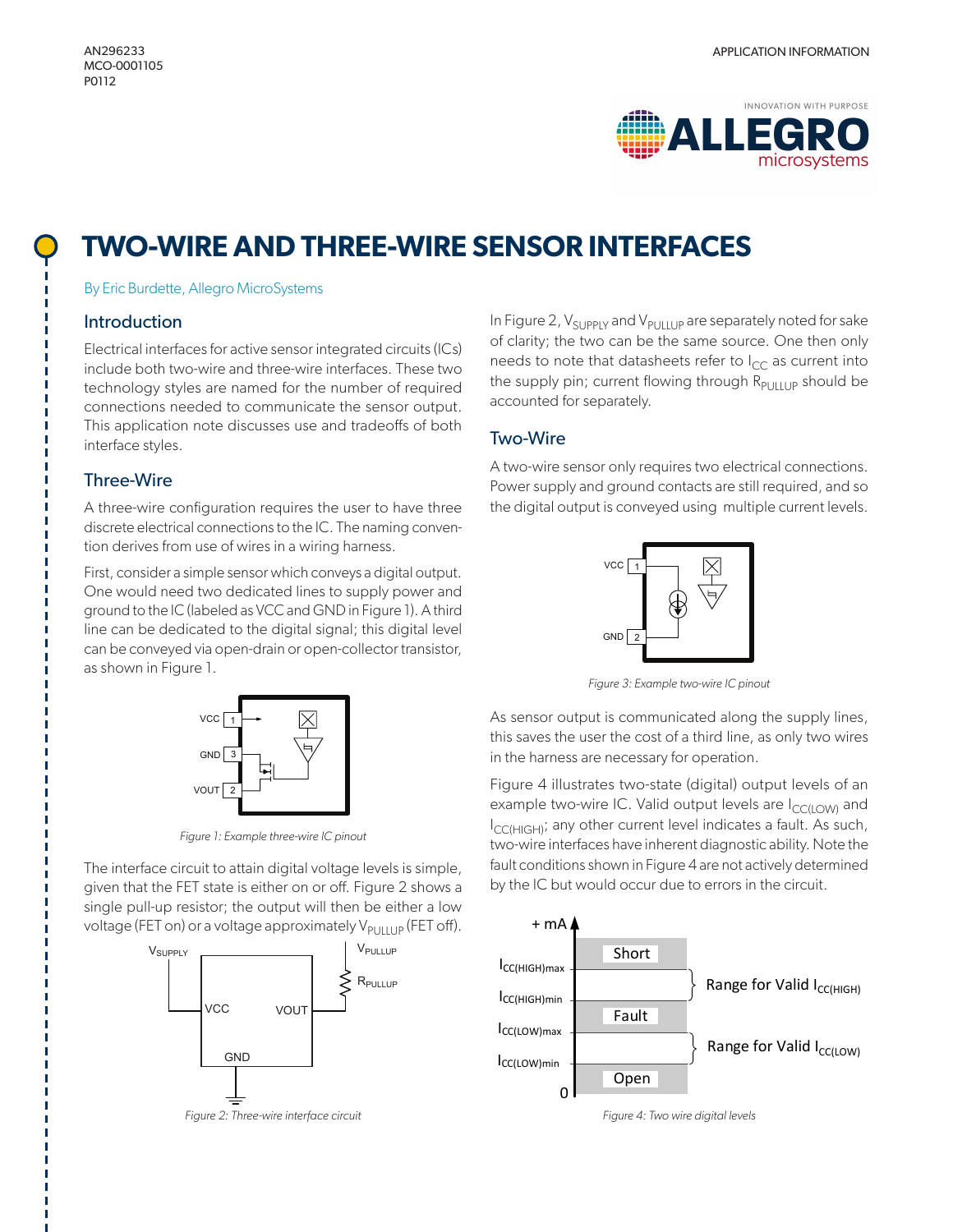## Two-Wire Interface Circuits

Electrical interface for a two-wire IC is slightly more complicated than for a three-wire, the latter being directly compatible with many logic systems. One common interface for a two-wire IC is to use an inline sense resistor, as shown in Figure 5. The voltage across the sense resistor is routed to a comparator to create a digital output voltage.



*Figure 5: Two-wire interface circuit*

The nominal comparator reference voltage (trip point) can be calculated as:

$$
V_{TH} = R_{SENSE} \times [(I_{CC(HIGH)(min)} + I_{CC(LOW)(max)}) / 2]
$$
  

$$
V_{TH} = R_{SENSE} \times [(I_{CC(HIGH)} + I_{CC(LOW)}) / 2]
$$

Additional comparators can be implemented to detect fault conditions shown in Figure 4. Alternately, the  $V_{\text{OUT}}$  signal can be used with an analog-to-digital converter to detect desired signals and fault conditions.

The sense resistor ( $R_{\text{SENSE}}$ ) location in Figure 5 is referred to as 'low-side.' This arrangement has the benefit that  $V_{TH}$  is referenced to system ground. Figure 6 shows the sense resistor in both a low-side and high-side location. The signal amplitude on the resistor is the same, but absolute  $V_{\text{OUT(H)}}$  is dependent on  $V_{\text{SUPPIY}}$ . Figure 6 shows that the relative polarity of the voltage signal changes between high-side and low-side sensing.

In a low-side configuration, note that IC GND is not the same as system ground. To reduce potential confusion, sometimes the GND connection from the IC is referred to as the RETURN line.

A sense resistor is not required for IC operation. As such, the user could implement other methods of sensing the output current. For example, the Allegro A6850 interface IC uses a current mirror.



#### Two-Wire Supply Voltage

It is critical for supply voltage to be compatible with the selected sense resistor value. A datasheet  $V_{CC(min)}$  does not account for I-R drop on the sense resistor. Accounting for voltage across R<sub>SENSE</sub>:

#### $V_{SUPPLY} \geq V_{CC(min)} + I_{CC(HIGH)(max)} \times R_{SENSE}$

A very common mistake is to use a V<sub>SUPPLY</sub> = 5 V with a 100  $\Omega$ resistor on an IC with 4 V minimum operating voltage. Applying the equation above, one quickly sees that with a 16 mA current, the voltage across the IC pins would only be 3.4 V.

#### Rise and Fall Times

In a three-wire IC, the output is actively driven to the low state. Thus, the fall time and low voltage level are dominated by IC function. The rise time and high voltage value are controlled entirely by the passive components in the circuit.

In a two-wire IC, output rise and fall times are governed by the IC's current drive and the interfacing load circuit. The value of capacitor  $C_1$  (in Figure 5) and one connected between VCC and GND (not shown) have a direct impact on the rise and fall time measured on RSENSE.

A change in the output rise and fall times are a consideration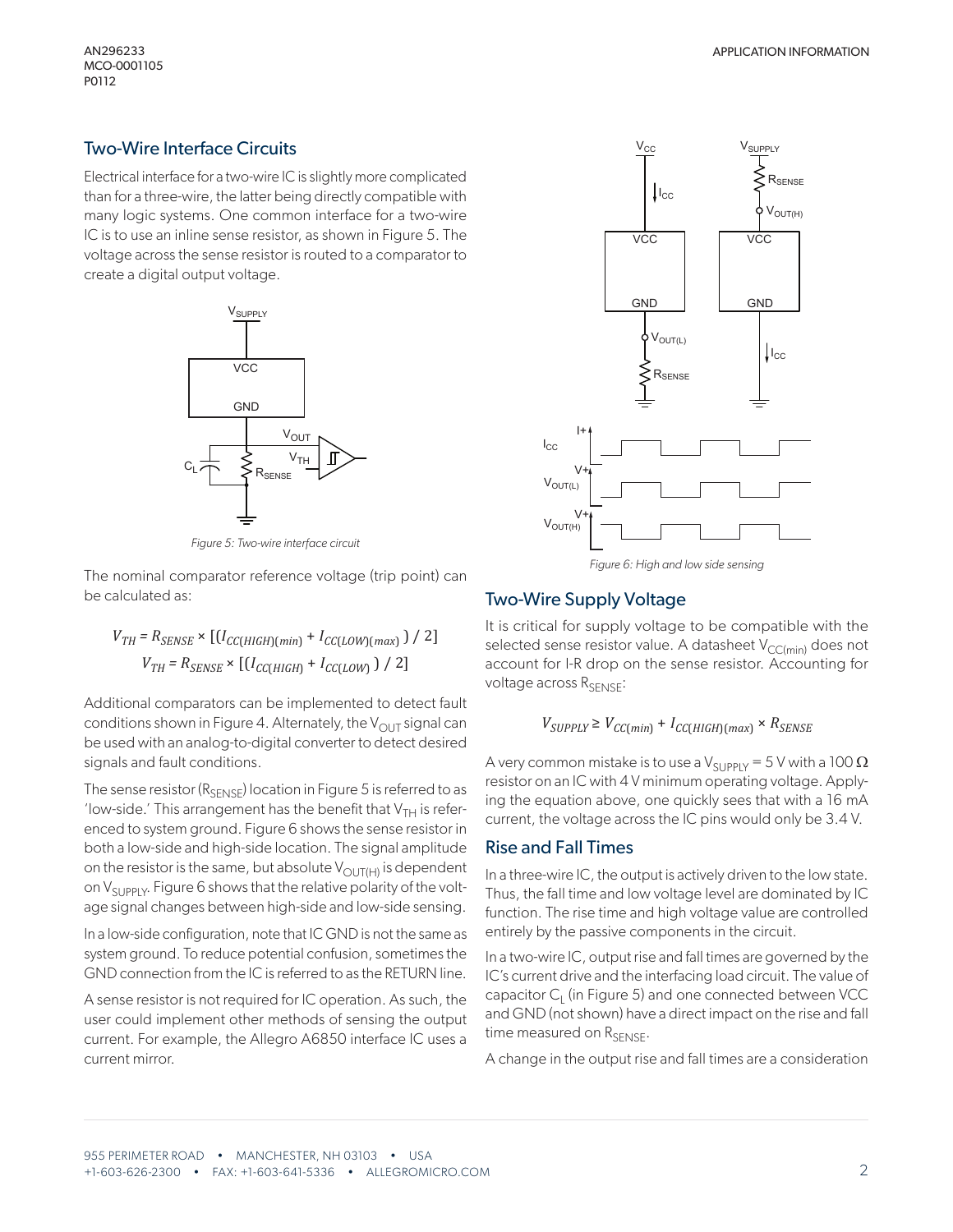MCO-0001105 P0112

if additional passives are paired with an IC to improve electromagnetic immunity. For example, with a three-wire IC, a capacitor can be added to the supply line without changing output. This is not true for a two-wire IC.

## Multi-Level Outputs

Examples up to this point consider ICs with two-level outputs, but it is possible for both two-wire and three-wire ICs to have additional output states. For example, some two-wire ICs use an output protocol with three operating  $I_{CC}$  states: low, middle, and high. Or an additional diagnostic state of  $I_{FAULT}$  may be used to indicate the IC failed a self-diagnostic.

Similarly, a three-wire output can be configured to operate in two normal states and have two additional states that convey open or short electrical conditions and/or failure of a self diagnostic.



*Figure 7: Three-wire output states including diagnostic*

# Additional Thoughts

It is possible to convert a three-wire device into a two-wire sensor, as is shown in Figure 8, with proper selection of  $R_{\text{PlHUP}}$  and supply voltage. The user must make close note of  $I_{CC}$  specifications, particularly across temperatures, as a three-wire IC generally has looser design requirements. Twowire ICs are carefully designed to attain constant  $I_{CC}$  values across temperature and voltage and are thus far preferable for a two-wire sensor.



*Figure 8: Conversion of three-wire to two-wire*

Multiple two-wire ICs may also be operated from a single supply line, as shown in Figure 9. This can further reduce wiring needs if the ICs are located in close proximity. The designer should consider system failure modes, as breakage of this supply wire would then disable two sensor ICs.



*Figure 9: Two two-wire ICs on shared supply*